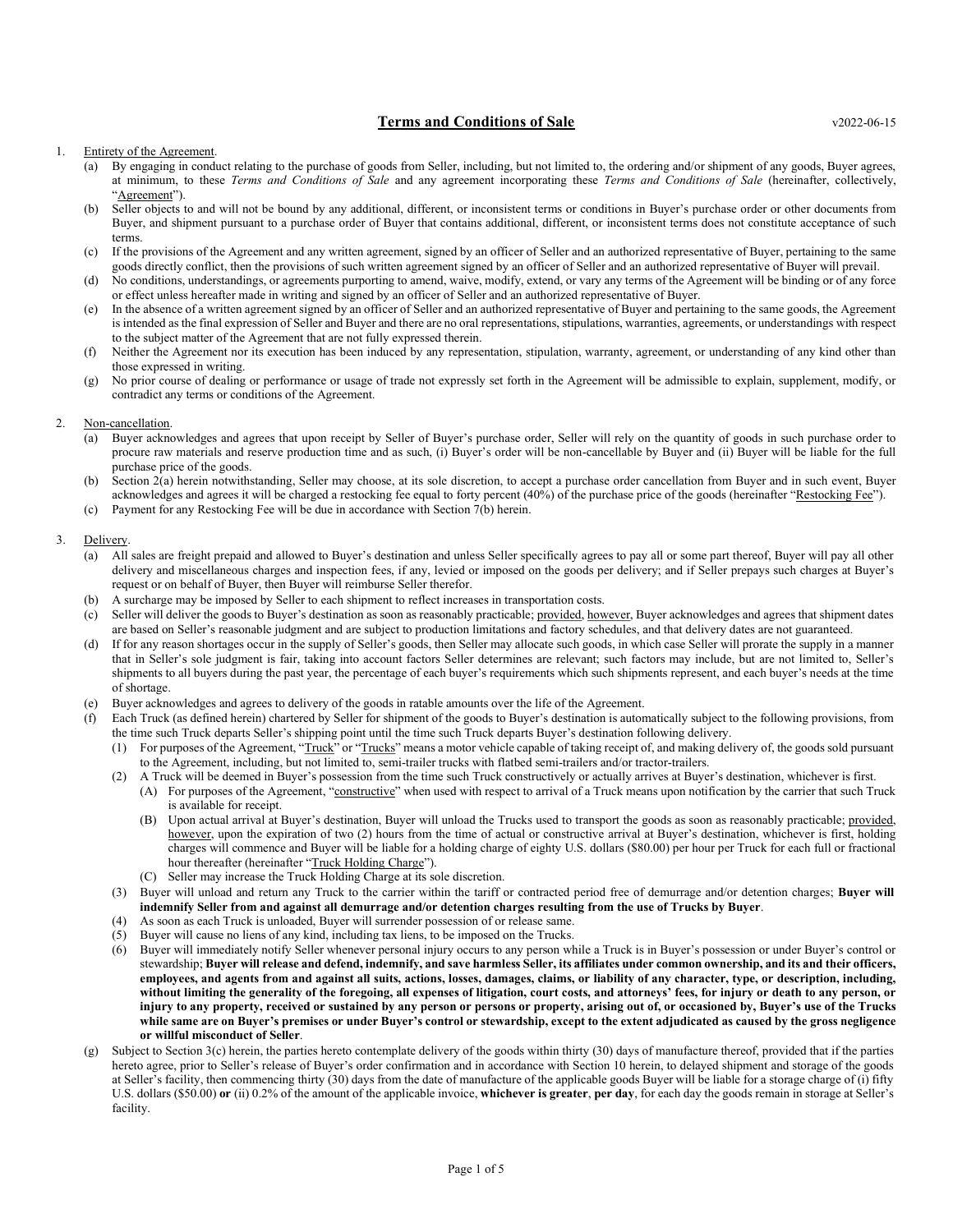# 4. Title and Risk of Loss.

- (a) Title with respect to the goods will transfer to Buyer when such goods are loaded onto the Truck at Seller's shipping point.
- (b) Risk of loss with respect to the goods will transfer to Buyer as follows: (i) if Buyer is using a Truck chartered by Seller, then upon actual or constructive arrival of such Truck at Buyer's destination; or (ii) if Buyer is using a Truck owned or chartered by Buyer, then when such goods are loaded onto the Truck at Seller's shipping point.
- (c) Seller reserves a security interest in goods for which payment has not been received and Seller may file financing statements and appropriate notices to competing secured parties to protect its interests therein.
- 5. Count. Upon delivery, Seller's count of the goods at Seller's shipping point will control unless proven to be in error.

### 6. Taxes.

- (a) Any tax, duty, or other governmental charge on the manufacture, sale, and/or shipment of the goods, or any component thereof, imposed by federal, state, provincial, or local authorities, will be added to the price of the goods and paid by Buyer.
- (b) While the *Superfund Tax* under 26 U.S.C. § 4661 and 26 U.S.C. § 4671, as applicable, is not a tax or charge the government requires Seller to collect from its customers, Buyer acknowledges and agrees that in accordance with Section 6(a) herein, the Superfund Surcharge assessed by Seller and paid by Buyer is intended to approximate and recover the costs incurred to collect and pay the Superfund Tax.
- (c) For certain export sales, exemptions to the Superfund Surcharge will apply or waivers of Seller's right to refund of the Superfund Tax will be provided; or if for other transactions Buyer desires the sale to be tax exempt or zero rated, then upon Seller's request, Buyer will provide Seller with exemption certificates or proof of qualifying export in a form acceptable to the appropriate taxing authority.
- (d) For any personal property taxes assessed against the goods, the party hereto having title to the goods at the time such tax liability accrues will be responsible for payment of such taxes.

### 7. Price and Payment.

- (a) Unless otherwise agreed in writing and signed by an officer of Seller and an authorized representative of Buyer, all orders will be priced in accordance with Seller's price quotation in effect on the date of shipment.
- (b) Unless otherwise agreed in writing and signed by an officer of Seller and an authorized representative of Buyer, payment will be made against Seller's invoice, via electronic funds transfer, such that funds are available to Seller no later than fifteen (15) calendar days from date of invoice, terms net cash, regardless of whether such day is a business day; Buyer will pay a finance charge of 1.5% per month or the maximum rate allowed by law, whichever is less, on any past due amounts.
- (c) If Buyer has a bona fide dispute concerning any portion of an invoice, then Buyer will pay the undisputed portion of the invoice and must promptly notify Seller in writing of such disputed item(s).
	- (1) Upon receipt of requisite notice concerning any disputed invoice item(s), the parties hereto will work together, in good faith, to promptly resolve the disputed amount and to mutually agree on which portions, if any, of the amount are rightly owed Seller.
	- (2) Upon determination that any of the disputed and unpaid amounts are rightly owed Seller, Buyer will promptly remit same.
- (d) Buyer will provide current financials upon request; additionally, if at any time, in Seller's opinion, the financial responsibility of Buyer becomes impaired or unsatisfactory, or inadequate to meet the obligations under the Agreement, then terms of payment may, at Seller's option, be revised or withdrawn, and Seller may require cash or other satisfactory security before making further shipments to Buyer, and the parties hereto acknowledge and agree any such change in credit terms is ordinary course and customary within the industry.
- (e) In addition to any other legal remedy, if Buyer fails to fulfill the terms of payment or is in default with respect to any other terms or conditions of the Agreement, then Seller may defer further shipment of goods under the Agreement or cancel the Agreement.
- (f) Buyer will pay all costs and expenses, including reasonable attorneys' fees, incurred by Seller in the collection of any amount payable by Buyer under the Agreement.

### 8. Warranties.

- (a) Seller warrants that for a period of twelve (12) months from the date of shipment, the goods sold pursuant to the Agreement will materially conform to Seller's written specifications in effect on the date of shipment and applicable to such goods; provided, however, anything to the contrary in the Agreement notwithstanding, the warranty set forth in this Section 8(a) will not apply (i) when the goods have been subjected at any time to application or use in a manner inconsistent with product literature from Seller, ASTM International (hereinafter "ASTM"), or Plastics Pipe Institute (hereinafter "PPI"), including, but not limited to, internal pressure or external load in excess of Seller's, ASTM's, or PPI's recommended pressure, temperature, time, fluid, or environmental limitations during installation, testing, operation, or use of the goods, (ii) when the goods have been installed, joined, fused, or affixed with other goods (whether from Seller or a third party) in a manner inconsistent with product literature from Seller, ASTM, or PPI, (iii) when the goods have been subjected to mishandling, accident, damage, or abuse at any time after departure from Seller's shipping point, or (iv) when the goods have been subjected to damage, destruction, loss, injury, impairment, or stress arising from negligent or deficient installation, joining, backfill placement or compaction, trenchless installation, leak or pressure testing, disinfecting, or commissioning, or operation of heavy equipment over or near.
- (b) Seller further warrants that Seller will have good title to and the right to transfer the goods.
- (c) Seller makes no other express or implied warranty, statutory or otherwise, concerning the goods, including, but not limited to, any warranty of fitness for particular purpose or merchantability.

### 9. Remedies of Buyer.

- (a) Buyer's sole and exclusive remedy in the event of delivery of nonconforming goods is expressly limited, at Seller's option, to replacement of the nonconforming goods or repayment of the purchase price paid by Buyer, subject to, at Seller's option, credit or return of the nonconforming goods; and in the instance of return, Seller will be responsible for Buyer's reasonable freight and other external costs directly related to return of such nonconforming goods.
- (b) Upon delivery, Buyer will promptly notify Seller in writing of any and all claims, including, but not limited to, alleged defective goods, shortage, breach of warranty, or otherwise, and unless objection thereto is made in writing and received by Seller within ten (10) days from the date of delivery, Buyer's receipt of Seller's goods will be deemed unqualified acceptance.
- (c) Subject to the limitations in Sections 22 and 23 herein, any claim under the Agreement not asserted as a claim, counterclaim, defense, or setoff in a legal proceeding instituted before a court of competent jurisdiction within two (2) years from accrual of the claim will be forever waived, released, and barred.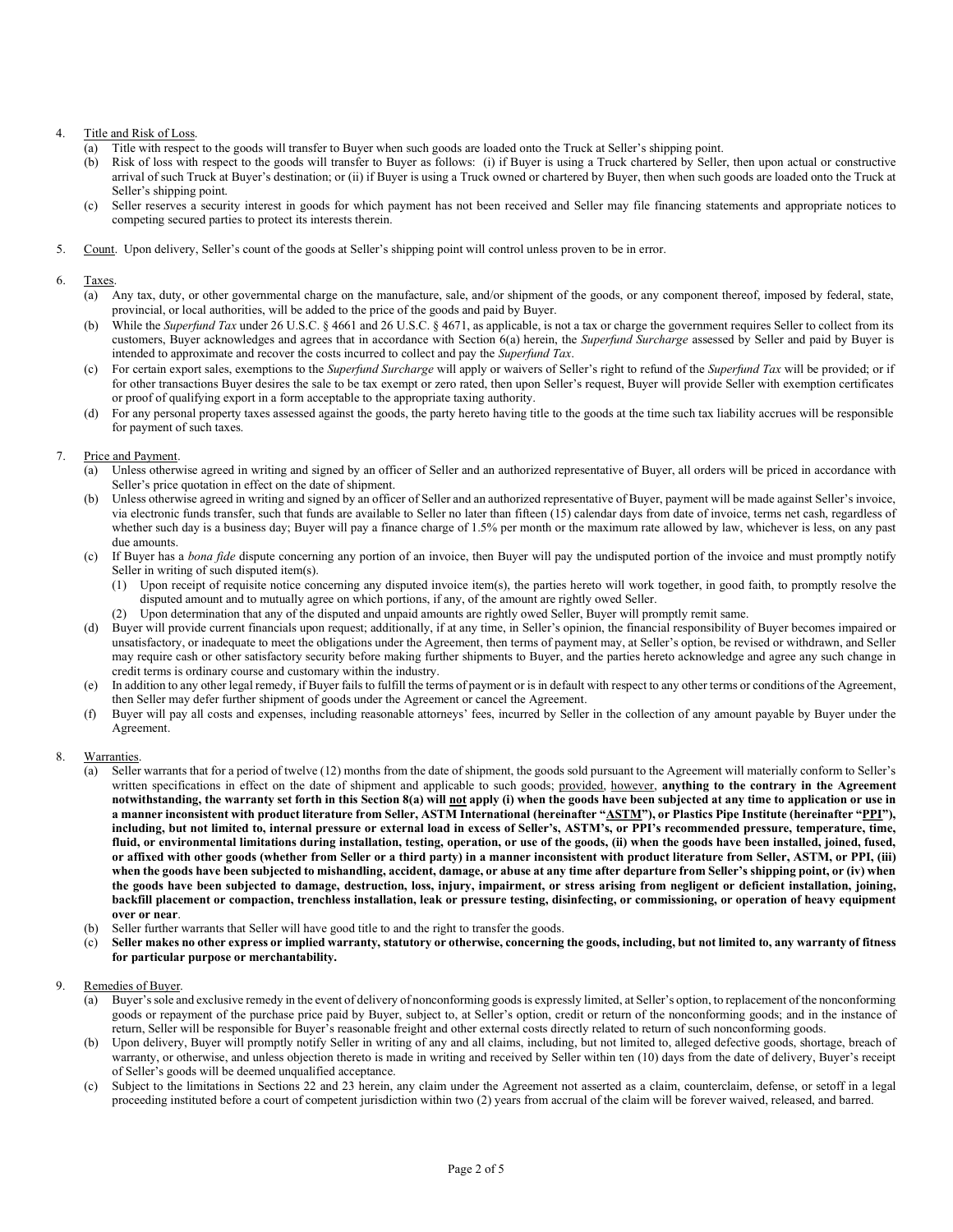# 10. Notice.

- (a) Notices and other communications required or permitted under the Agreement will be in writing and addressed to the addressee(s) set forth in the Agreement, or at such other address as a party hereto may designate in writing from time to time.
- (b) Notices and other communications required or permitted under the Agreement will be deemed given only if (i) delivered personally, (ii) mailed by first-class, certified or registered U.S. mail, return receipt requested, postage prepaid, (iii) sent by courier service, (iv) sent via electronic means expressly stipulated in the Agreement, or (v) sent via such other means as may be specified in writing and signed by an authorized representative of each party hereto.
- (c) Notices and other communications required or permitted under the Agreement will be deemed received on the business day on which such notice or communication was received; provided, however, any notice or communication received on a non-business day or after 5:00 P.M. local time will be deemed received the next business day.

### 11. Indemnification.

- (a) Buyer will release and defend, indemnify, and save harmless Seller, its affiliates under common ownership, and its and their officers, employees, and agents from and against all suits, actions, losses, liabilities, damages, and claims of any character, type, or description (whether for personal injury, death, disease, property damage, including, but not limited to, environmental contamination, or otherwise), including, without limiting the generality of the foregoing, all expenses of litigation, court costs, and attorneys' fees, arising out of, or occasioned by, the transportation, delivery, storage, handling, or use, singly or in combination with other substances, of the goods after risk of loss transfers to Buyer, except to the extent adjudicated as caused by the gross negligence or willful misconduct of Seller.
- (b) Buyer will release and defend, indemnify, and save harmless Seller, its affiliates under common ownership, and its and their officers, employees, and agents from and against all suits, actions, losses, damages, claims, or liability of any character, type, or description, including, without limiting the generality of the foregoing, all expenses of litigation, court costs, and attorneys' fees, arising out of, or resulting from, infringement or alleged infringement of any patent, trademark, copyright, or other intellectual property right due to use by Buyer, its affiliates under common ownership, or its and their officers, employees, or agents, of any product, process, composition, machine, or article of manufacture, or any method, structure, apparatus, material, or other object or documentation, in conjunction with the goods sold pursuant to the Agreement.
- Seller will release and defend, indemnify, and save harmless Buyer, its affiliates under common ownership, and its and their officers, employees, and agents from and against all suits, actions, losses, liabilities, damages, and claims of any character, type, or description (whether for personal injury, death, disease, property damage, including, but not limited to, environmental contamination, or otherwise), including, without limiting the generality of the foregoing, all expenses of litigation, court costs, and attorneys' fees, arising out of, or occasioned by, the transportation, delivery, storage, handling, or use, singly or in combination with other substances, of the goods prior to risk of loss transferring to Buyer.
- (d) To effectuate the indemnity obligations in Sections 3(f)(6), 11(a), 11(b), and 11(c) herein, the indemnitee must (i) provide the indemnitor prompt written notice of the claim, (ii) accede control and direction of the investigation, preparation, defense, and settlement of the claim to the indemnitor, and (iii) reasonably cooperate with the indemnitor in such defense and settlement of the claim.
- Section 11(d) herein notwithstanding, (i) an indemnitee may participate, at its sole cost and expense, in the defense of any indemnified claim and (ii) the indemnitor will not settle any indemnified claim that would not result in a complete and final release of the indemnitee or would require the indemnitee to admit fault or liability or be subject to any equitable remedy, without the prior written consent of the indemnitee.
- 12. Limitation of Liability.
	- Excluding Sections 11(a) and 11(c) herein, the total liability of Seller with respect to the goods sold to Buyer pursuant to the Agreement, or otherwise arising in connection with the Agreement, whether such liability is based on contract, warranty, negligence, strict liability, or otherwise, will not exceed the purchase price of the goods in respect of which the claim is made.
	- (c) In no event will a party hereto be liable to the other party hereto for lost profits of any nature or for any consequential, incidental, indirect, special, exemplary, or punitive damages arising out of, or related to, the Agreement, whether based on contract, warranty, negligence, strict liability, or otherwise.

#### 13. Force Majeure.

- For purposes of the Agreement, "Force Majeure" means any cause not within the reasonable control of the party hereto claiming suspension of performance and which by the exercise of due diligence such party could not have prevented, including, but not limited to, physical events such as acts of God, landslides, lightning, earthquakes, fires, storms or storm warnings, such as hurricanes resulting in evacuation, floods, washouts, explosions, machinery malfunctions or breakdowns, inability to obtain fuel, power, or materials necessary for production, deficient transportation or delivery, power outages, strikes, lockouts, or other industrial disturbances, pandemics or epidemics, acts of a public enemy, sabotage, vandalism and/or malicious mischief, wars, blockades, insurrections, riots, acts of terror, and compliance with any law, order, rule, or regulation of any governmental authority.
- (b) A party hereto will not be liable to the other party hereto if rendered unable by an event of Force Majeure to perform in whole or in part any obligation or condition of the Agreement for so long as the event of Force Majeure exists and to the extent performance is delayed or prevented by the event of Force Majeure; provided, however, the party hereto unable to perform will use commercially reasonable efforts to avoid or remove the event of Force Majeure.
- (c) When performance has been prevented or delayed by an event of Force Majeure, the quantity of goods affected will be deducted from the amount required to be supplied or purchased under the Agreement, as the case may be, with no obligation to make up such goods.
- (d) During the period a party's performance has been suspended in whole or part by reason of an event of Force Majeure, the other party hereto may likewise suspend the performance of all or part of its obligations to the extent such suspension is commercially reasonable, except for any payment and indemnification obligations.
- (e) The party hereto rendered unable to perform will provide notice to the other party hereto within a reasonable time after learning of the occurrence of a Force Majeure event; such notice will state the nature and extent of the Force Majeure condition claimed, the expected duration of the Force Majeure event, and the quantity of goods affected.
- (f) The suspension of performance afforded by this Section 13 (i) will not apply until requisite notice in accordance with Section 13(e) herein is given, (ii) will not be available to a party hereto failing to use reasonable diligence to remedy the situation and remove the cause in an adequate manner and with reasonable dispatch, and (iii) will not relieve Buyer of the obligation to pay for goods, title to which has transferred to Buyer.
- (g) The requirement that any Force Majeure be remedied with reasonable dispatch will not require the settlement of strikes or labor controversies by acceding to the demands of the opposing party or parties.
- (h) The party hereto rendered unable to perform will apportion its available supply or its purchases, as the case may be, fairly, including among its affiliates under common ownership and own units, departments, and divisions under common ownership, without incurring liability for failure to perform.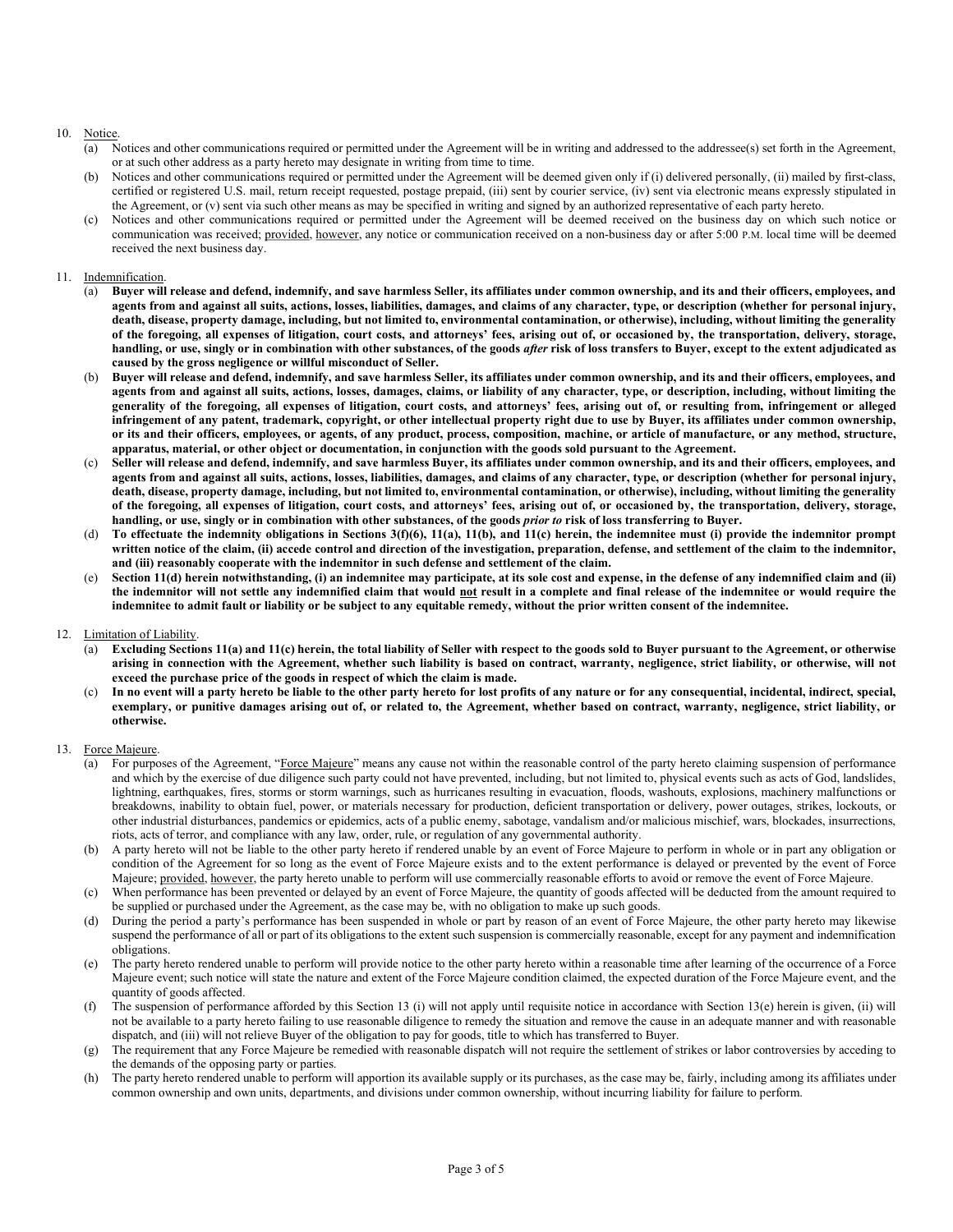- (i) The parties hereto acknowledge and agree that Seller will supply the goods sold pursuant to the Agreement from its own production and that in the event of Force Majeure, Seller will not be required to acquire, by purchase or otherwise, additional quantities of goods from other suppliers or otherwise supplement its available supply of goods.
- 14. Technical Information and Safety.
	- (a) Seller may discontinue shipment of any goods, the manufacture, sale, or use of which in its opinion may involve patent or other intellectual property infringement.
	- (b) Any technical advice given by Seller in reference to the use of the goods is provided gratis and without any warranty whatsoever as to advice given or results obtained.
	- (c) Buyer acknowledges and agrees it has been adequately warned by Seller of the risks associated with transporting, storing, handling, using, and disposing of the goods and is familiar with the goods, and acknowledges Seller's current Safety Data Sheet (SDS) concerning the goods posted at www.wlplastics.com/documents/engineering-info; Buyer further acknowledges and agrees it assumes such risks and has separate and independent knowledge of such risks, which risks are known in Buyer's industry.
	- (d) Each party hereto will maintain compliance with all applicable safety and health related governmental requirements concerning the goods and will take all steps required by applicable law to inform, warn, and familiarize its employees, agents, contractors, and customers concerning all hazards associated with the goods, including transportation, storage, handling, use, and disposal thereof.
	- (e) Buyer acknowledges and agrees that while the non-destructive techniques of (i) time-of-flight diffraction, (ii) phased array, and (iii) microwave examination (hereinafter, collectively "NDE Techniques") may predict the performance properties of the goods sold pursuant to the Agreement, (a) the use of NDE Techniques has been neither adopted as industry standard nor endorsed by ASTM or PPI, and (b) the results of NDE Techniques are speculative and inexact.
		- (1) Strictly as an accommodation to Buyer, Seller may choose, at its sole discretion, to allow Buyer to perform NDE Techniques at Seller's facilities on the goods sold pursuant to the Agreement.
		- (2) As a result of NDE Techniques performed pursuant to Section 14(e)(1) herein, Seller may choose, at its sole discretion, to accept the results of such NDE Techniques and replace the goods deemed nonconforming.
		- (3) For the avoidance of doubt and anything to the contrary the Agreement notwithstanding, Buyer acknowledges and agrees (i) that Seller has no obligation whatsoever to perform or facilitate NDE Techniques relative to the goods sold pursuant to the Agreement and (ii) that Seller has no duty or liability whatsoever arising from the results of any NDE Techniques performed relative to the goods sold pursuant to the Agreement, regardless of the results.
- 15. Survivability. The provisions of the Agreement which, by the nature of their content, are intended, expressly or impliedly, to continue and have effect regardless of the termination of the Agreement whether by default or otherwise, will survive and continue to bind the parties hereto, including, but not limited to, Sections 3(f)(3), 3(f)(6), 9(c), 11, and 12 herein.
- 16. Assignment. The Agreement will not be assignable or transferable by Buyer without the prior written consent of Seller and any attempted assignment or transfer without such consent will be void.
- 17. No Third-party Beneficiaries. The Agreement is intended solely for the benefit of the parties hereto and their permitted assigns and will not impart rights enforceable by any other person or entity.
- 18. Non-waiver.
	- (a) No waiver by either party hereto of one or more defaults by the other party hereto in the performance of any provisions of the Agreement will operate or be construed as a waiver of any other or further default or defaults, whether of a like or different character.
	- (b) No indulgence, leniency, or extension of time granted by either party hereto to the other party hereto will operate or be construed as an estoppel against the party so granting.
- 19. Severability. The invalidity or unenforceability of any particular provision of the Agreement will not affect the other provisions hereof, and the Agreement will be construed in all respects as if such invalid or unenforceable provision was omitted.
- 20. Headings. The titles and headings in the Agreement have been included solely for ease of reference and will not be considered in the interpretation or construction of the Agreement.
- 21. Compliance. The parties hereto acknowledge and agree (i) that each will maintain a Code of Conduct or similar policy, (ii) that in the performance of the Agreement, each will comply with the Foreign Corrupt Practices Act, 15 U.S.C. §§ 78dd-1, et seq., and all other applicable law concerning anti-bribery and anti-corruption, (iii) that each will not engage in any direct or indirect sales to any Specially Designated National (SDN) or prohibited country or regime identified by the Office of Foreign Assets Control, U.S. Department of the Treasury, in violation of U.S. law, and (iv) that the Agreement neither contemplates nor involves the sale or purchase of tin, tantalum, tungsten, or gold (hereinafter "Conflict Minerals") or products containing Conflict Minerals.
- 22. Jurisdiction; Venue.
	- (a) All provisions of the Agreement will be governed by and construed in accordance with the laws of the State of Texas, excluding any choice of law rules that may direct the application of the laws of any other jurisdiction.
	- (b) The rights and obligations of the parties hereto arising from the Agreement will not be governed by the provisions of the United Nations Convention on Contracts for the International Sale of Goods, application of which is expressly excluded pursuant to Article 6 thereof.
	- (c) Any suit, action, or proceeding relating to or arising from the Agreement must be brought exclusively in the state or federal courts of Tarrant County, Texas, and each party hereto waives, to the fullest extent permitted by applicable law, any objection that it may now or hereafter have to the laying of venue of such suit, action, or proceeding in such court or that any such suit, action, or proceeding which is brought in such court has been brought in an inconvenient forum.
	- (d) Each party hereto waives, to the fullest extent permitted by applicable law, any right it may have to a trial by jury with respect to any action, claim, or proceeding arising out of or in any way relating to the Agreement or the transactions contemplated thereunder.
- 23. Dispute Resolution.
	- With respect to any claims, counterclaims, demands, causes of action, disputes, controversies, and other matters in question involving the parties hereto and arising out of or relating to the Agreement, including any questions concerning its existence, validity, or termination, any provision hereof, the alleged breach